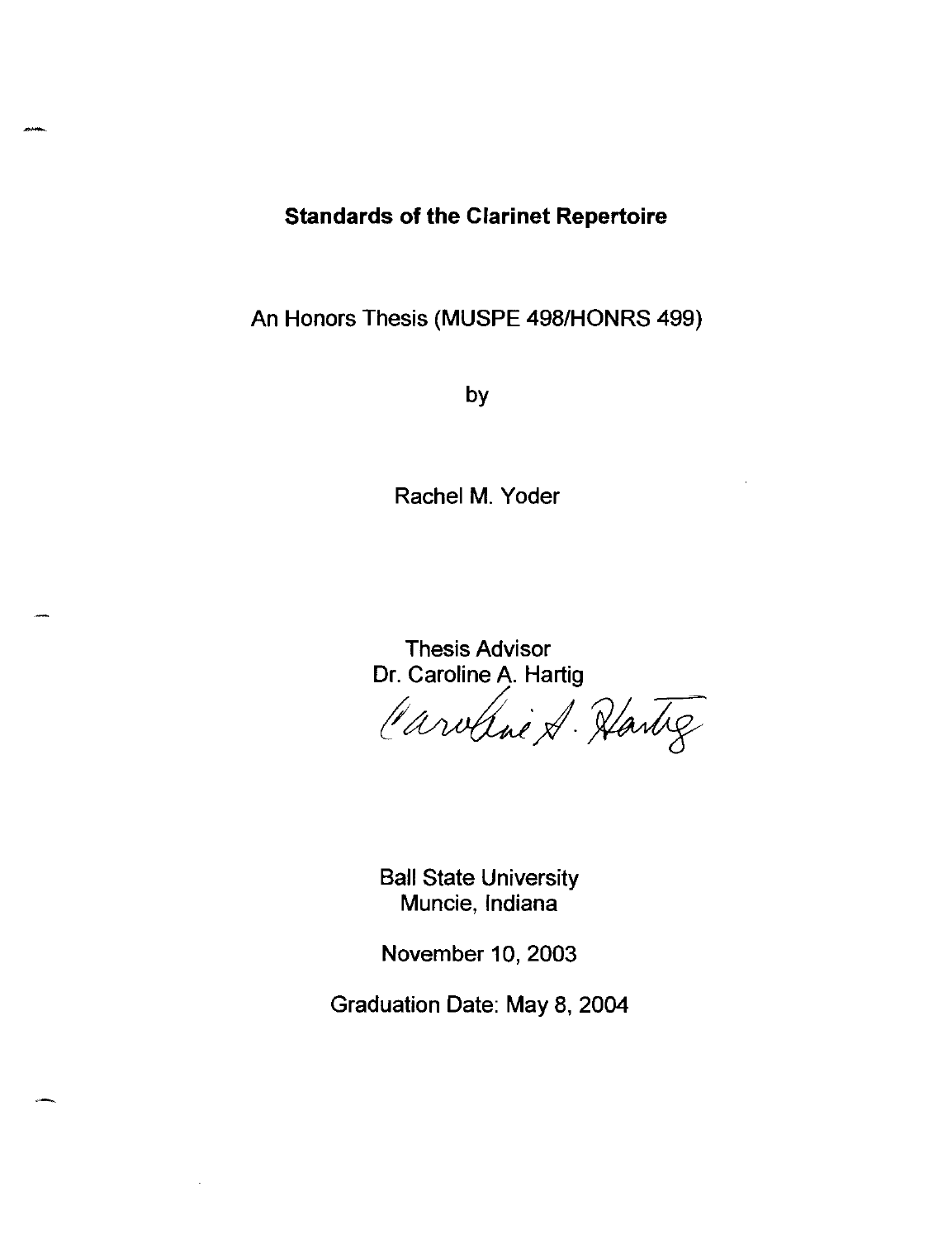### **Abstract**

This recital program was chosen based on two factors. First, I wanted the program to reflect a variety of works for clarinet, each considered a standard of the repertoire. My intent was to perform some of the most historically significant and well-loved pieces for clarinet, by composers from various style periods. Second, I wanted the program to reflect my previous work while also incorporating works that were new to me; consequently, some pieces on my recital were ones that I had previously performed (the Stravinsky and Mozart pieces), while others I worked on specifically for my recital (the Poulenc and Brahms). The program is representative of my best work, and provides an interesting sample of the standards works of the clarinet repertoire.

The program notes were compiled based on research, study of the pieces themselves, discussions with my clarinet professor, and my previous musical and historical knowledge. They explain the significance of each piece, providing the historical context and examining aspects which qualify the work as a standard of the repertoire. The program notes, distributed at the recital, also give a short analysis of each piece or movement that was performed, and include several quotations that I found interesting and relevant.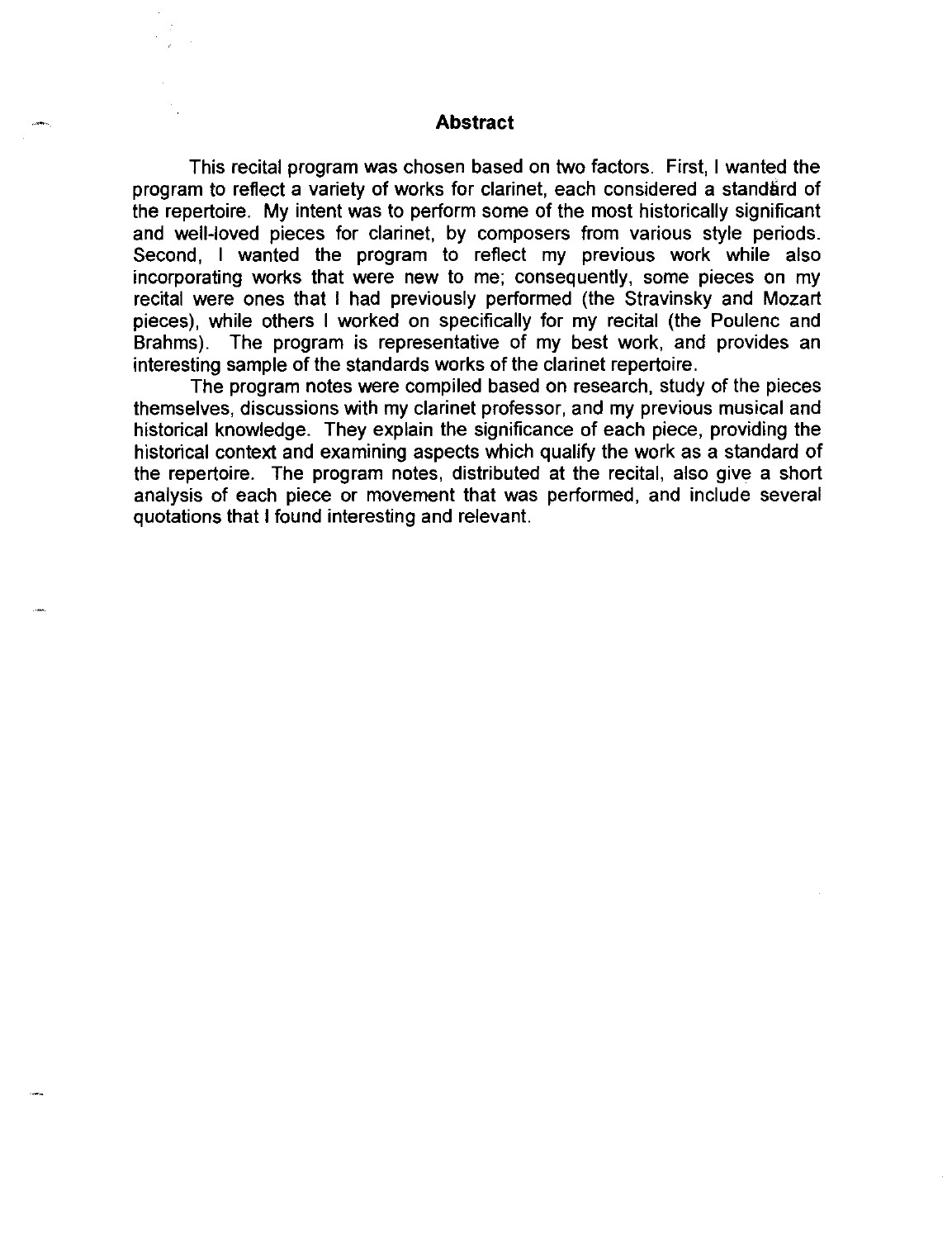## **Standards of the Clarinet Repertoire Program Notes**

The program for this recital was chosen to reflect a variety of clarinet works and composers held in high regard by musicians today. These pieces all have two main things in common: aesthetic appeal and historical significance. In fact, the former seems to lead to the latter; the works on this program have achieved "standard" status precisely because they are such a joy to play and listen to. Many of these works were written by composers at the peak of their careers, who had mastered the art of writing for the clarinet and so were able to use it to its full potential. With a range easily larger than three octaves, a tone quality ranging from reedy and mellow to brilliant and piercing, and an abundance of technical possibilities, the clarinet is the perfect instrument to showcase the best aspects of each composer's style. These pieces vary greatly in mood, and each has its own technical challenges, but they all have been favorites of performers and audiences for years, and in some cases, centuries. Without a doubt, the works featured here are valued as some of the greatest treasures of the clarinet repertoire.

### **Sonata for Clarinet in B<sub>b</sub> and Piano <b>Francis Poulence Francis Poulenc**

The sonata for clarinet was intended to be part of a cycle of woodwind sonatas, begun when Poulenc wrote the Flute Sonata in 1956. He wrote both the oboe and clarinet sonatas in the summer of 1962, but unfortunately these were to be his last works; Poulenc died of a heart attack before he could write a bassoon sonata to complete the cycle. The oboe and clarinet sonatas are considered to be the best examples of Poulenc's mature composition, representing a synthesis of various traits of his style. Shortly after his death in 1963, Benny Goodman and Leonard Bernstein gave the premiere of the Clarinet Sonata. In the forty years since, it has grown to be recognized as one of the great works of the clarinet repertoire, and is always an audience favorite.

The first movement begins with a wild introduction punctuated by dissonances on the piano. Tonality is not clearly established until after a brief silence when the piano enters with eighth-note octaves, thought by some to represent the clock of time, ticking away underneath the arching melody of the clarinet. Poulenc's melodies frequently appear in this arch form, rising and falling. The contrasting middle section is in slow triple meter, with constant use of double-dotted rhythms (a trait found in many of Poulenc's works). This section, to me, evokes Erik Satie (who was a friend of Poulenc's) with its simple yet moving harmonies. A recapitulation of the first theme seems to begin, although it soon disintegrates, ending on a pianissimo tremolo

The second movement, titled "Romanza," begins with four pianissimo notes played by the clarinet only, immediately followed by a passionate outcry. After the introduction, the clarinet expresses one of the most beautiful melodies of the piece. As Dr. Caroline Hartig puts it, "The whole world, as you know it, is contained in these notes." Indeed, the second movement is too profound to be just a love song. More double-dotted rhythms and ornaments decorate these

.<br>Gundên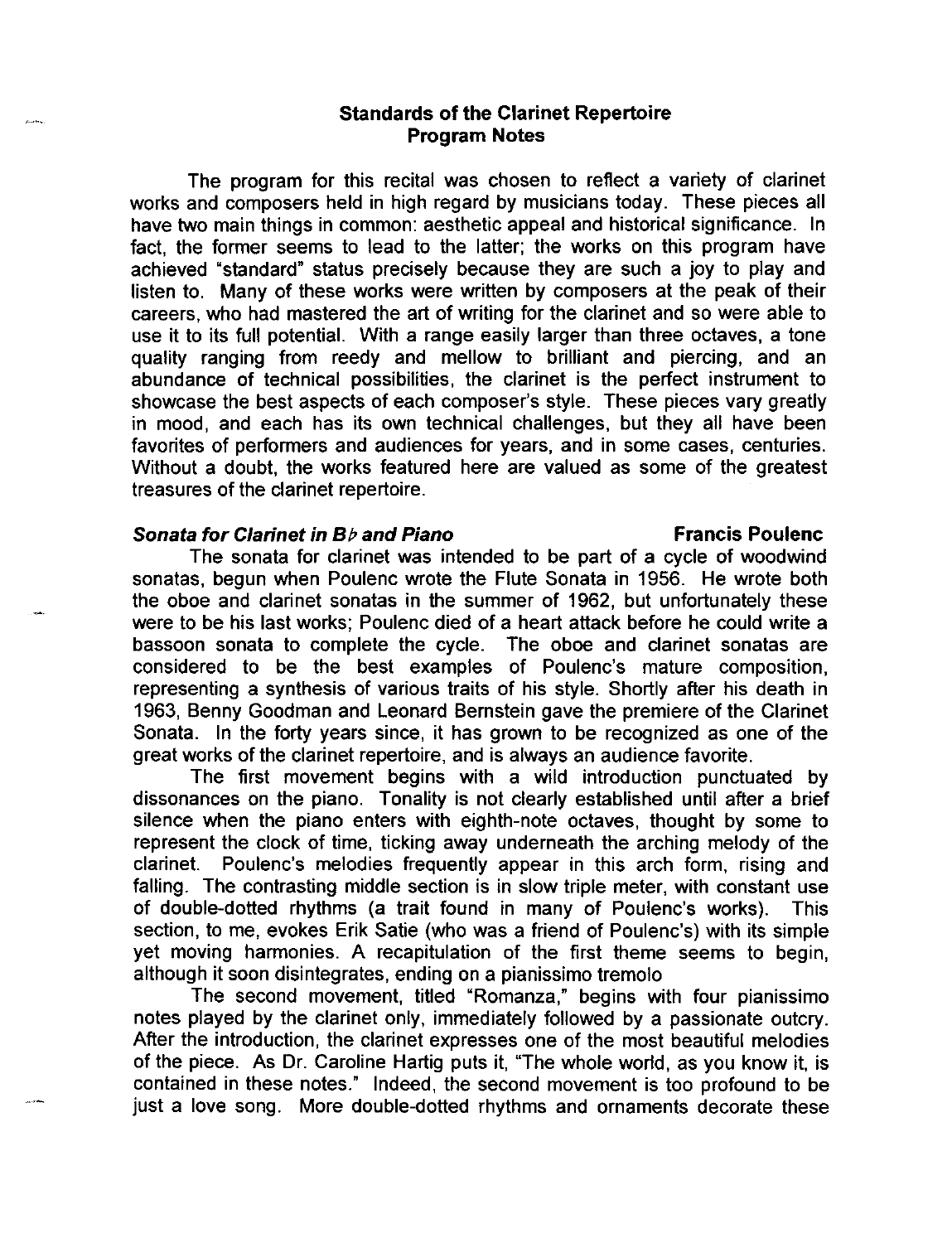phrases, and the interplay between the clarinet and piano is especially poignant. Poulenc always intended with his sonatas to make the piano an equal partner, as it certainly is in this movement.

The driving rhythm and melody that begin the third movement reoccur several times as a sort of rondo theme. This movement is full of life, absolutely teeming with memorable melodies. The raucous coda has been described as "wild peasant-music," leading to the "clarinet's ultimate screech." So ends the Clarinet Sonata, and with it the impressive compositional career of Francis Poulenc.

"I have always adored wind instruments ... Stravinsky's solo clarinet pieces stimulated my taste for winds, but I had developed the taste as a child."

-Francis Poulenc

### **Three Pieces for Solo Clarinet Community Community Community Community Community Community Community Community**

ing.<br>Kabupatèn

Moving backwards in time to 1919, we encounter the first substantial piece written for solo clarinet: Stravinsky's Three Pieces. This work influenced Poulenc's clarinet writing, and is a precursor to all other twentieth-century works for solo clarinet. Libby Larsen, Joan Tower, and Meyer Kupferman are just a few of the twentieth-century composers who have since risen to the challenge of writing a piece for solo clarinet. Stravinsky dedicated this work to Werner Reinhart, an amateur clarinetist who had helped to finance the production of his A Soldier's Tale in 1918. Most likely, Stravinsky dedicated the Three Pieces to Reinhart in return for his help, although it is possible that Reinhart actually commissioned the work.

In A Soldier's Tale, Stravinsky had already come close to writing for a solo instrument  $-$  the Tango movement featured only solo violin with percussion. However, the Three Pieces presented the challenge of writing for a solo wind instrument, which cannot imply chords as obviously as can a violin using doublestops. Stravinsky created a very idiomatic but difficult work, only about 3'45" in duration but bound to remain a staple of the clarinet literature for many years to come.

The first piece, written for "preferably Clarinet in A," is tranquil and meditative. It never exceeds the chalumeau range, frequently descending to the lowest note on the clarinet (D $\flat$  when played on an A clarinet). The second piece, still for clarinet in A, has no barlines. For the most part, it presents sixteenthnotes in groupings of two or three, although the middle section utilizes eighthnote rhythms with grace notes. This piece has an improvisatory mood; perhaps because in writing the Three Pieces Stravinsky was said to be influenced by the jazz improvisations of Sidney Bechet, whom he had heard in Europe the previous year. The third piece calls for the brilliance of the clarinet in Bb. The rhythms are syncopated, repeated, and accented, driving relentlessly until the clarinet's final chirp.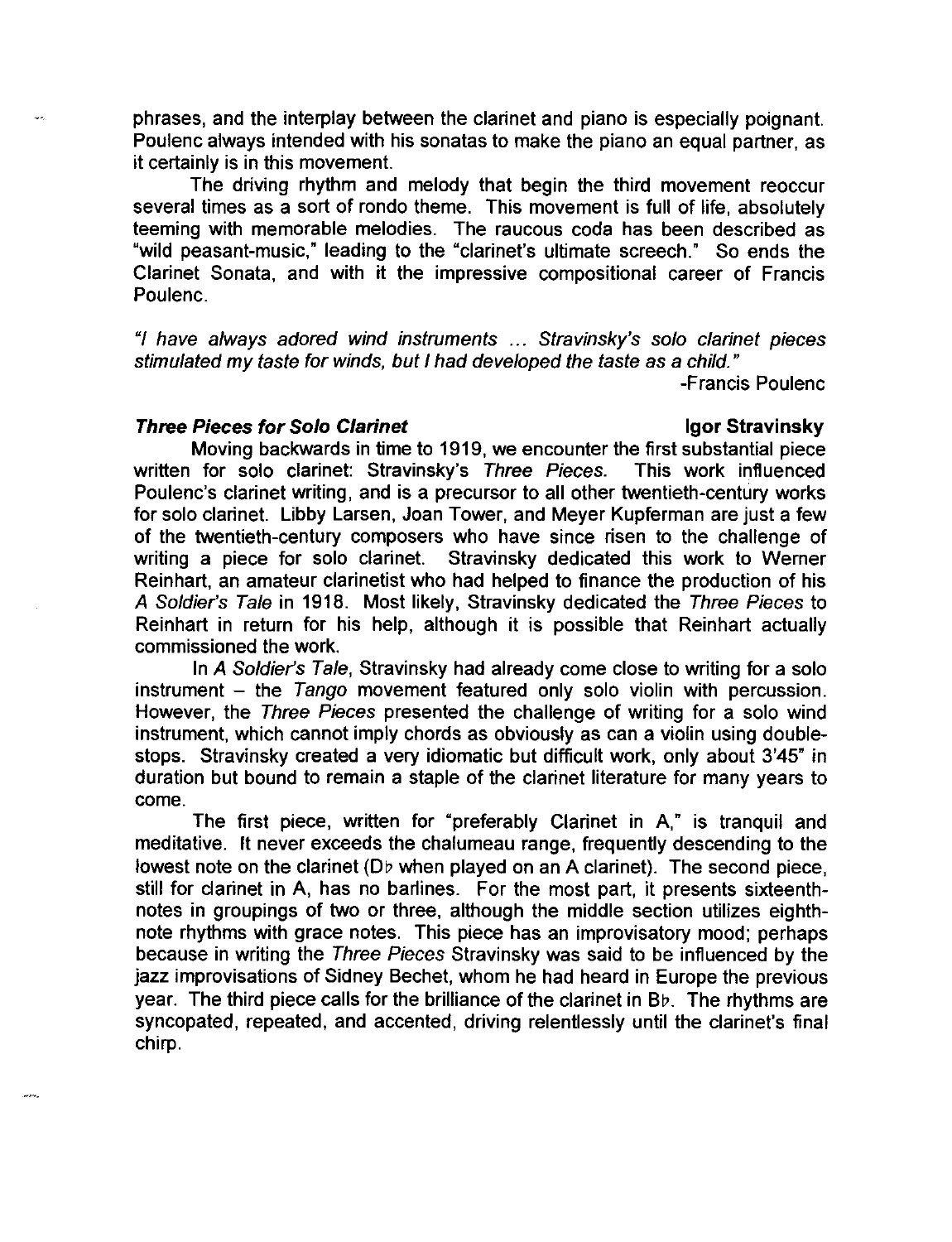### **Concerto for Clarinet in A major K. 622 Wolfgang Amadeus Mozart**

Mozart wrote this piece, his only concerto for clarinet, in the last months of his life. It was his penultimate work and the last of over forty concerti he wrote, beginning at age nine. In the late eighteenth century, the clarinet was still a relatively new instrument, although it was spreading quickly across Europe. Mozart had encountered the clarinet before, but it was while visiting in Mannheim in 1777 that he fell in love with the instrument. The Mannheim Orchestra was one of the first to add clarinets to the established woodwind section of flutes, oboes, and bassoons, and in hearing this orchestra, Mozart began to recognize the potential of the clarinet. He started using clarinets in his symphonies and chamber music, and in 1791 he wrote the Concerto in A major, arguably the best concerto ever written for the instrument.

Mozart wrote many of his clarinet works, including this one, for his friend Anton Stadler, Vienna's first renowned clarinetist. The concerto was intended for a clarinet quite different from the one we are familiar with today, however; it is believed that the concerto was originally written for Stadler's basset clarinet, an A clarinet with the range extended to a low C (four notes lower than usual). There are several passages in the concerto that have been altered to be playable on today's A clarinet - at times you may even notice octave displacements that would not have been necessary with the original version for basset clarinet. Also, the clarinet of the late eighteenth century had much less sophisticated mechanisms and could only play comfortably in certain keys.

With these limitations, it is simply amazing that Mozart produced a concerto with such full use of the range and technical possibilities of the clarinet. He often juxtaposes the high and low registers, exploiting the difference in tone color. His rhythms are simple, but not repetitive, with evenness being the largest challenge for the clarinetist. And his melodies, while mostly diatonic, are always interesting. They possess a transparent quality that allows the performer constant opportunity for expression, enabling them to combine Mozart's musical intent with their own, and so create a truly meaningful performance. Perhaps this is why Mozart's clarinet concerto stands far above the other works in its genre and style period, and is still one of the most frequently performed clarinet works today.

In the first movement of the concerto, Mozart uses a combination of sonata and ritornello form, in which the clarinet has the usual exposition, development, and recapitulation sections but there is also an orchestral tutti to begin, end, and separate each section. One unusual aspect of this exposition is that before the second theme, Mozart moves through the parallel minor (A minor) and mediant (C major) keys before arriving in the dominant key of E major. The movement also features diminished seventh chords which tend to bring the melodic line to a climax.

"Alas, if only we also had clarinets ... You cannot imagine the wonderful effect of a symphony with flutes, oboes, and clarinets."

- Mozart, in a letter to his father, after hearing the Mannheim Orchestra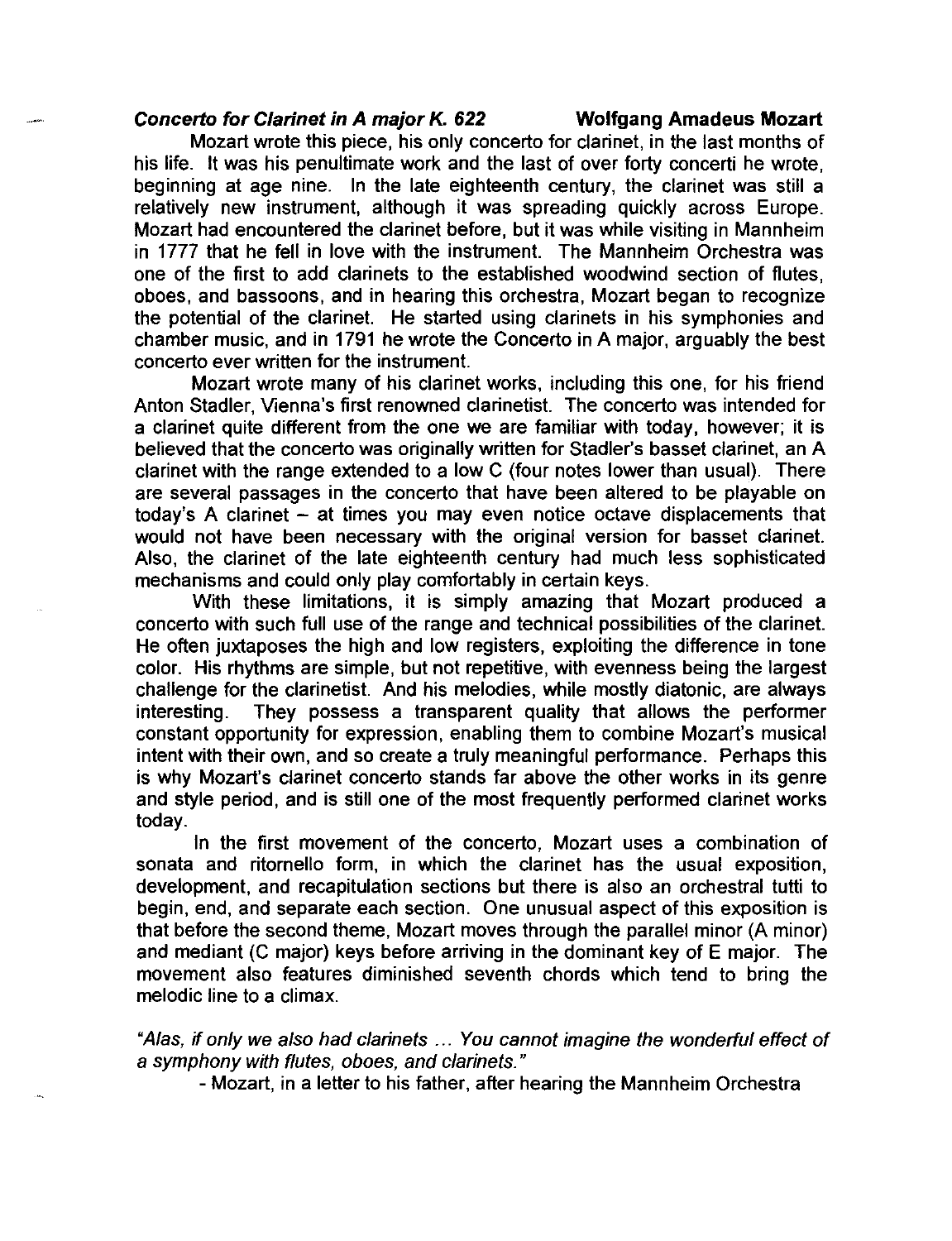### **Sonata for Piano and Clarinet in E<sub>b</sub> Major <b>***Johannes Brahms*

With this sonata we see a pattern beginning to emerge; here is yet another work written for a prominent clarinetist of the composer's acquaintance, at the end of the composer's lifetime and at the peak of his mature style. Sixtyone years old in the summer of 1894, Brahms wrote a pair of clarinet sonatas, the first in F minor and the second in Eb major. They were dedicated to Richard Mühlfeld, referred to by Brahms as "Fräulein Klarinette (Miss Clarinet)" because of the sweetness of his tone on the instrument. Brahms often composed pieces in pairs, making them complimentary in mood. Thus, the F minor sonata is restless and turbulent, while the  $E_{\nu}$  is more gentle and warm. In both, he makes use of the contrast between the low and high registers of the clarinet (as did Mozart), and features the beautiful tone of the clarinet. These two sonatas are of a quality to be expected of Brahms's last chamber works – they are among the most perfect of their kind, showing an incredible range of color and emotion.

The first movement of the  $E_{\nu}$  sonata is described by various authors as being "dreamy," "musing," "Brahms in his warmest and most nostalgic mood," "fantasia-like," and, my favorite, "sweetly ecstatic." The opening "turn" melody is unforgettable, and is developed almost immediately, transposed and reshaped into a triplet line. Abundant in this movement are such examples of Brahms's "developing variation", in which short motives are dynamically varied, and used throughout the piece in both themes and accompaniments, providing a sense of unity. This technique of motivic variation later inspired some serial composers such as Arnold Schoenberg.

The movement is roughly in sonata form, although there are no clear divisions between the exposition, development, and recapitulation. Brahms is endlessly creative in his use of the two instruments; he often creates a canon between clarinet and piano, or juxtaposes triplets against a duple melody. Points of melodic and rhythmic interest abound throughout the movement, and the subdued ecstasy of its mood is quite unforgettable.

#### **Clarinet Quintet in A major, K. 581 Wolfgang Amadeus Mozart**

# The historical circumstances surrounding the composition of the clarinet quintet are much the same as with Mozart's clarinet concerto. The quintet was also written for Anton Stadler's basset clarinet, and so has the same issues of adaptation for the modern A clarinet. The original manuscripts of both works have been lost, and only the first adaptations for publication remain, so we can only guess at how the passages for basset clarinet originally were scored. However, a few performers, including John Bruce Yeh of the Chicago Symphony, are currently performing these works on a basset clarinet, in their best attempt to perform the works as Mozart had originally intended them.

The quintet, completed in 1789, is generally considered one of Mozart's finest chamber music compositions. It provided a model for Brahms's Clarinet Quintet, considered along with Mozart's to be the most important of their kind. Mozart avoids featuring the clarinet as a solo instrument, as might be expected with the combination of a clarinet and string quartet. In fact, in the exposition of the first movement, the first statements of all three themes are by the strings,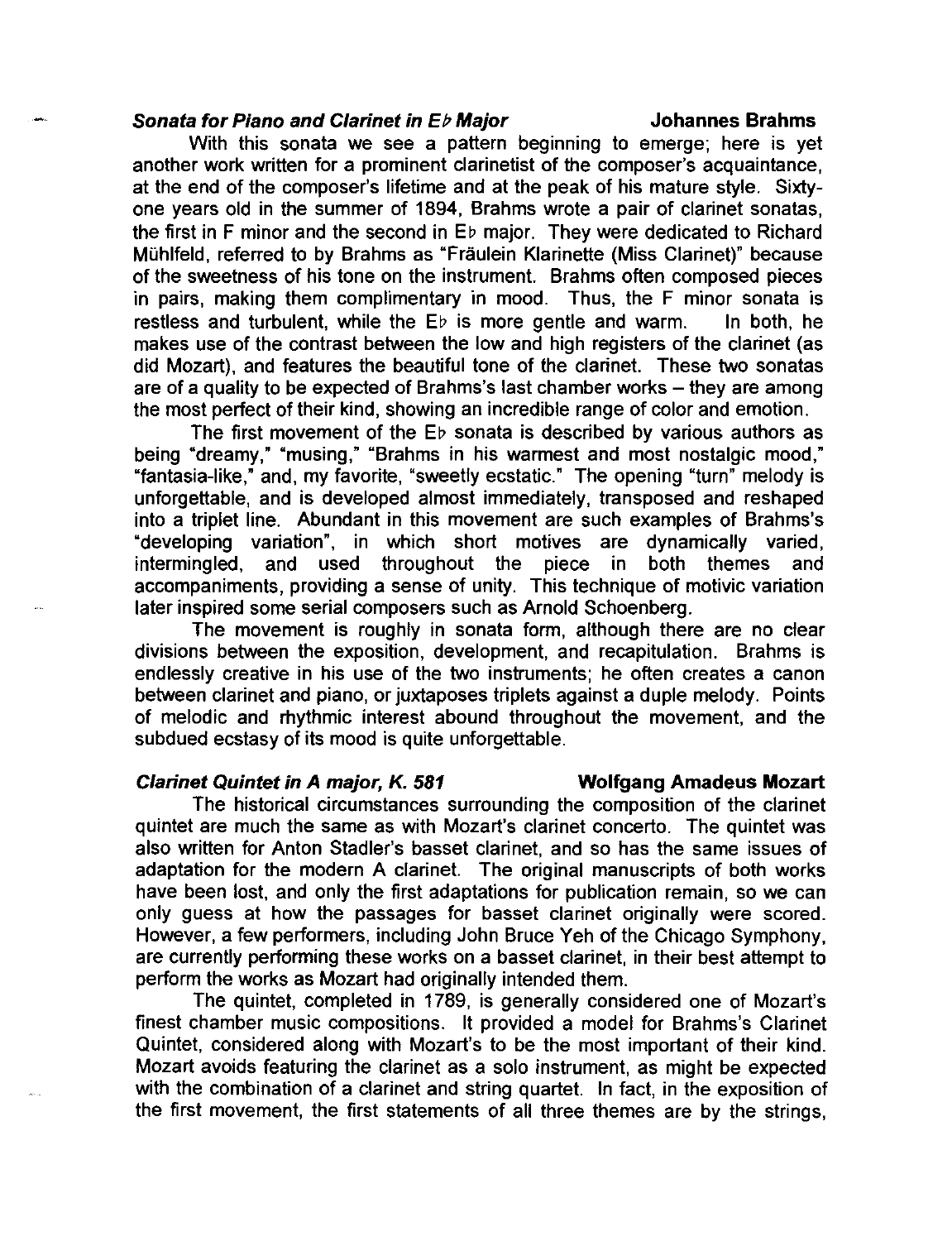without the clarinet. The lucid first theme is introduced by the string quartet, with the clarinet interjecting arpeggios. The second theme, a lilting eighth-note line, is played first by the cello and then with variation by the clarinet. And after the first violin presents the third theme, the clarinet echoes it in a minor key. The counterpoint in this movement is superb, especially notable in the development's finely crafted fugue.

The fourth movement of the quintet presents a simple, stately theme followed by a set of variations. While based on a simple eight-measure theme, the brilliant counterpoint and constant changes in mood and tempo make this movement a true masterpiece. The viola's plaintive minor melody, the clarinet's jaunty arpeggios, and the operatic adagio section lead to a final allegro which ends the work with energy and excitement.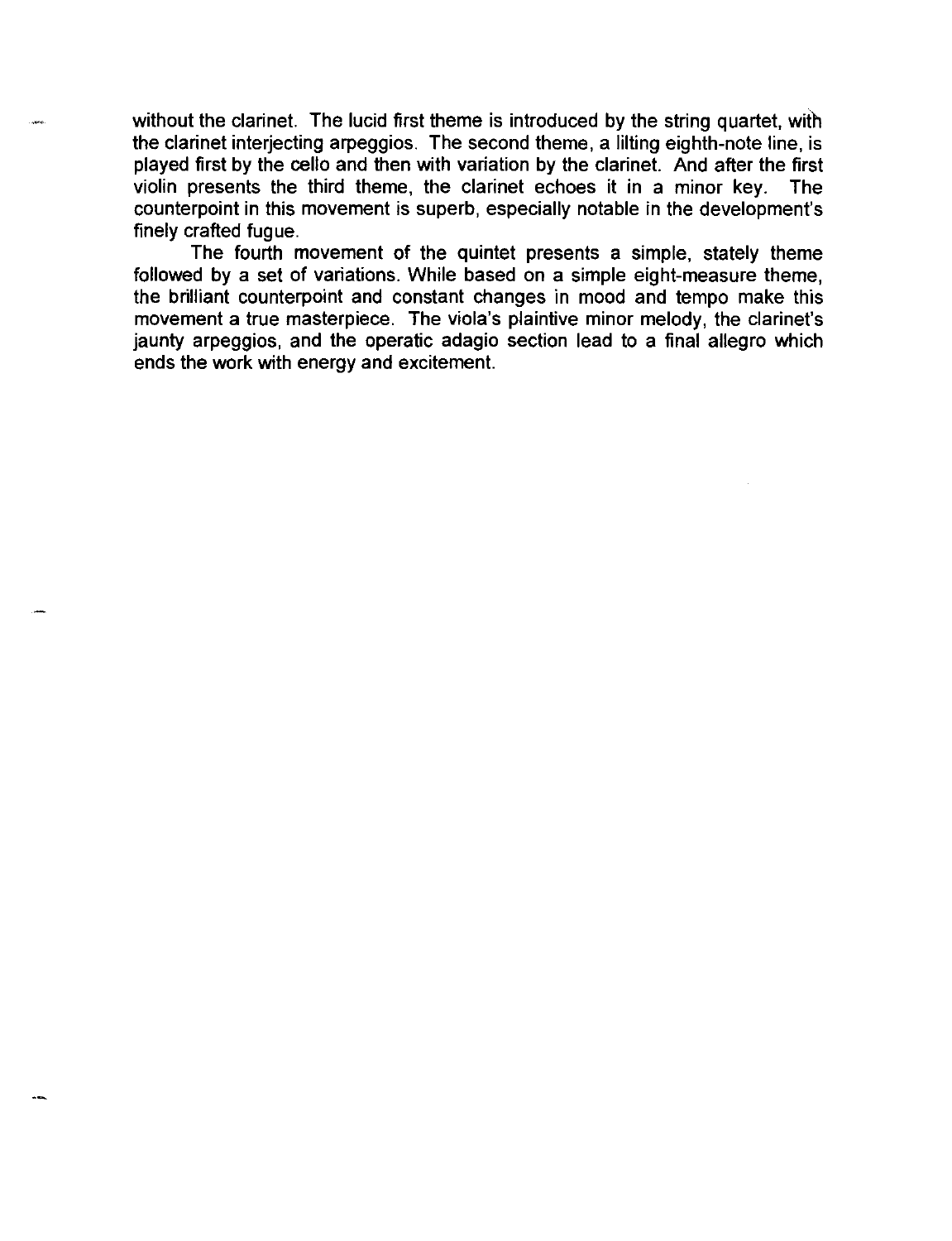#### **Sources**

- Botstein, Leon, ed. The Compleat Brahms: A Guide to the Musical Works of Johannes Brahms. New York: W.W. Norton & Company, 1999.
- Daniel, Keith. Francis Poulenc: His Artistid Development and Musical Stvle. Ann Arbor, Michigan: **UMI** Research Press, 1982.
- Etheridge, David. Mozart's Clarinet Concerto: The Clarinetist's View. Gretna, Louisiana: Pelican Publishing Company, 1983.
- Geiringer, Karl. Brahms: His Life and Work. New York: Da Capo Press, 1982.
- Keys, Ivor. Johannes Brahms. Portland, Oregon: Amadeus Press, 1989.
- ---. Mozart: His Music in his Life. New York: Holmes & Meier Publishers, Inc., 1980.

Kroll, Oskar. The Clarinet. London: B. T. Batsford Ltd, 1965.

- Lawson, Colin, ed. The Cambridge Companion to the Clarinet. Cambridge: Cambridge University Press, 1995.
- MacDonald, Malcolm. Brahms. New York: Schirmer Books, 1990.

Mellers, Wilfrid. Francis Poulenc. Oxford: Oxford University Press, 1993.

- Poulin, Pamela L. "Three styles in one: Poulenc's chamber works for wind instruments." The Music Review 50, No. 3-4. (Aug.-Nov. 1989), p.271-280.
- Swafford, Jan. Johannes Brahms: A Biography. New York: Alfred A. Knopf, 1997.
- White, Eric Walter. Stravinsky: The Composer and his Works. Berkeley and Los Angeles: University of California Press, 1966.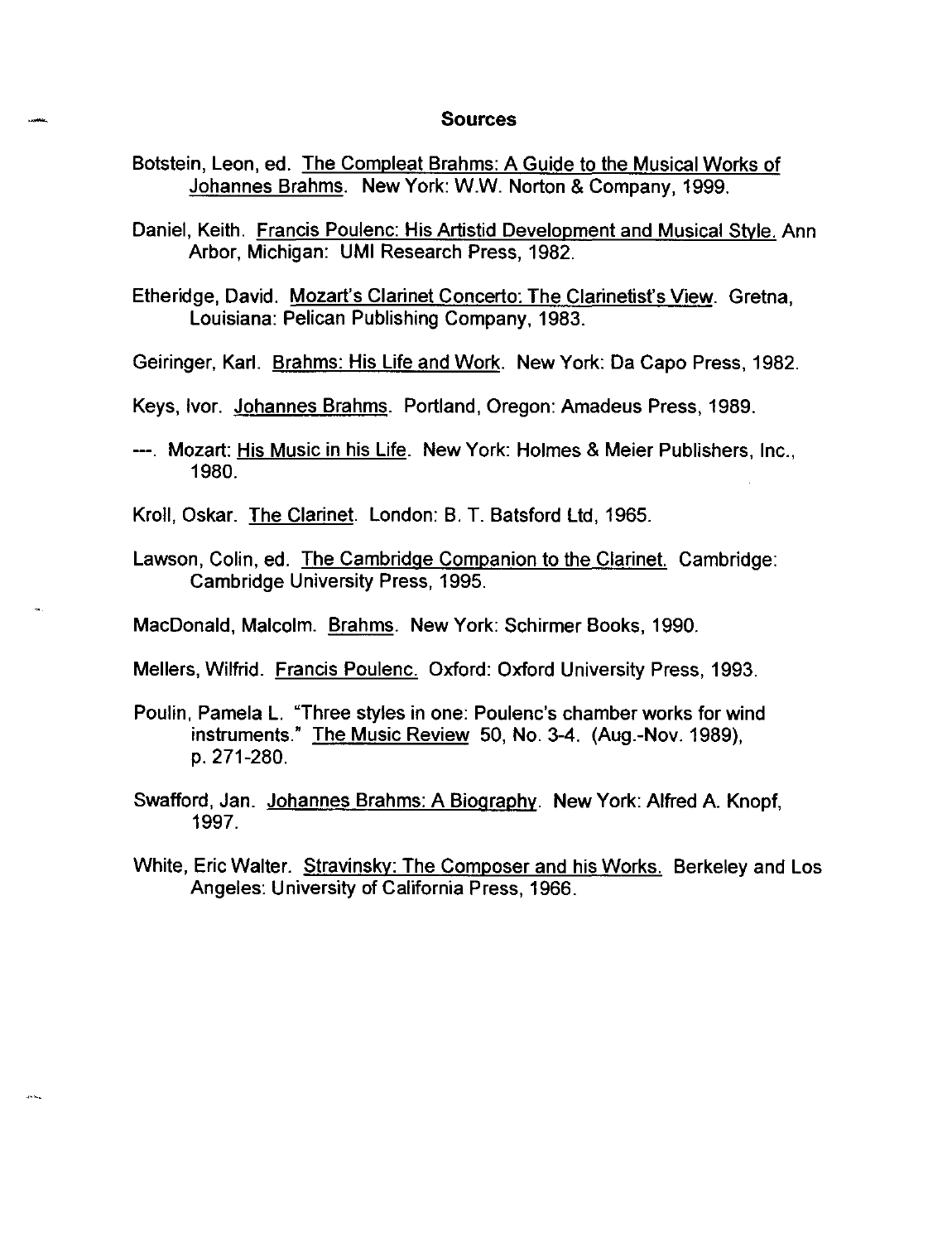### **Acknowledgements**

Thanks first to Dr. Caroline Hartig, who has been a great teacher, mentor, and friend throughout my years at Ball State. Without you, there is no way I would be playing a program this difficult and enjoying it this much. I am so grateful for all the time and support you have given me over the years. Thanks to my wonderful parents Ray and Beth, who have supported all of my musical endeavors since singing "Twinkle, twinkle" in preschool. See, all those lessons finally paid off! Thanks to my sister Jenna for putting up with me when I used to get mad if you left the room when I wanted you to listen to me practice! Thanks Luke for all the smiles and piano jams, and Katie for reminding me where it all begins – with a clarinet and a will to learn. And thanks Greg, for being by my side through it all. Much appreciation also to my previous clarinet teachers, Lynne Gwin and Claudia Mickelson, for helping me get to where I am today.

Special thanks to my accompanist Barbara Briner-Jones, and string quartet members David Blakley, Greg Dixon, Sean Diller, and Artie Hill.

Shouts out to: Rin, Amy B., Nelldogg, J-Yo, Jeremy, Charley, Terri, and all the others who have helped me along the way. I love you guys!